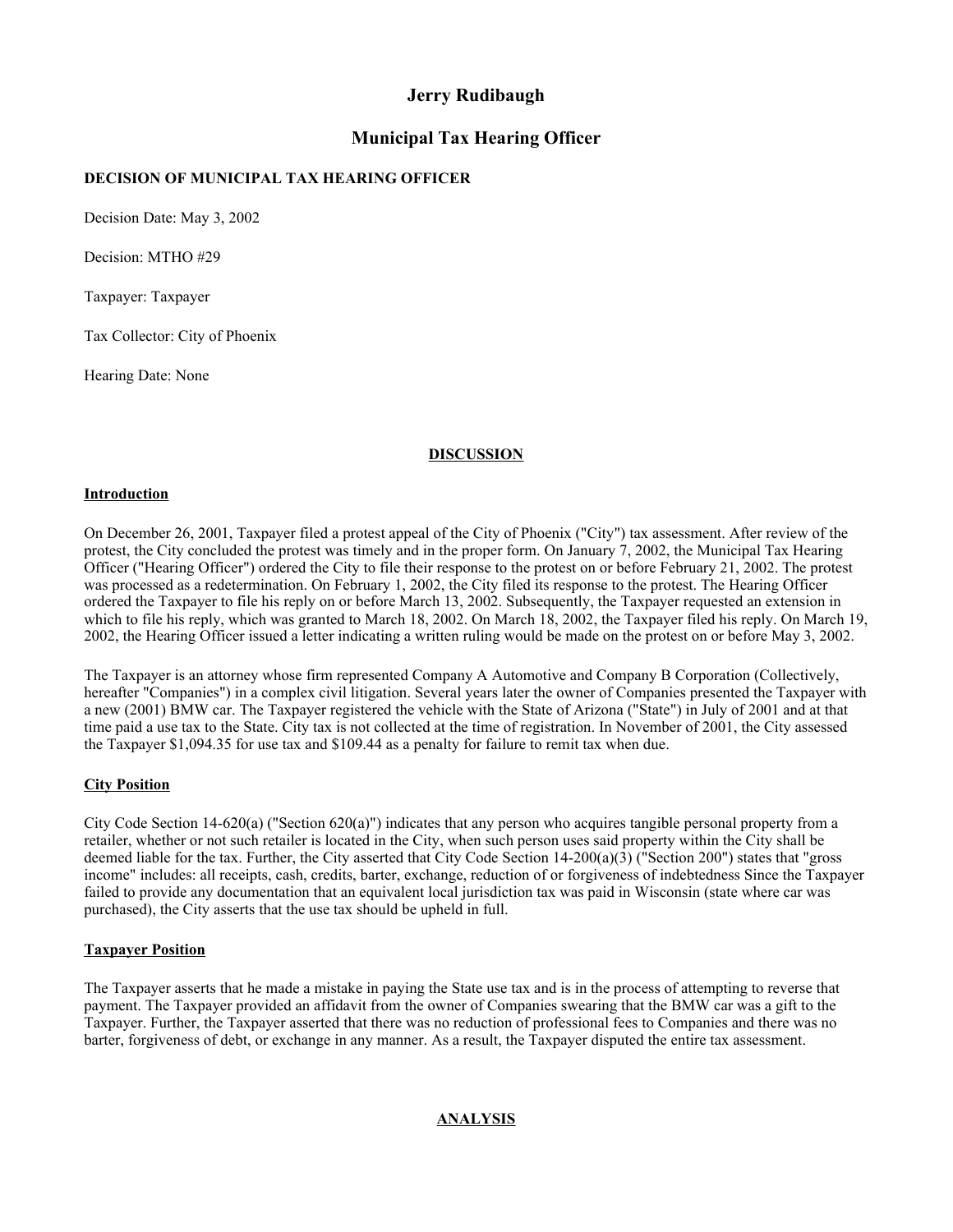Clearly, the Taxpayer received a new car that was purchased out of State to be used within the City. The sole issue is whether or not the Taxpayer is liable for a City use tax. The City has argued that since there has been no evidence that an equivalent tax has been paid at the time of purchase of the vehicle, then the Taxpayer owes a City use tax. The Hearing Officer concurs with the City that there has been no evidence presented that an equivalent tax was paid at the time of purchase. As a result, there may be an equivalent tax that is owed. However, the Hearing Officer is unable to conclude that the Taxpayer owes a use tax. Based on the evidence, the Taxpayer did not acquire the car. Further, there is no evidence to demonstrate that the Taxpayer received any gross income by receiving the car. The Hearing Officer concludes the car was a gift to the Taxpayer and as a result the Taxpayer is not liable for any City use tax.

#### **FINDINGS OF FACT**

1. On December 26, 2001, the Taxpayer filed a protest of the City's tax assessment.

2. After review of the protest, the City concluded the protest was timely and in the proper form.

3. On January 7, 2002, the Hearing Officer ordered the City to file their response to the protest on or before February 21, 2002.

4. The City filed its response on February 1, 2002.

5. The Hearing Officer ordered the Taxpayer to file his reply on or before March 13, 2002.

6. The Hearing Officer granted the Taxpayer's request for an extension until March 18, 2002.

7. On March 18, 2002, the Taxpayer filed his reply.

8. On March 19, 2002, the Hearing Officer issued a letter indicating a written ruling would be issued on or before May 3,2002.

9. The Taxpayer is an attorney whose firm represented Companies in a civil litigation matter.

10. The owner of Companies presented the Taxpayer with a new 2001 BMW car as a gift of friendship.

11. The car was purchased out of State for use within the City.

12. The Taxpayer presented no evidence that an equivalent City tax was paid at the time the car was purchased.

#### **CONCLUSIONS OF LAW**

1. Pursuant to ARS Section 42-6056, the Municipal Tax Hearing Officer is to hear all reviews of petitions for bearing or redetermination under the Model City Tax Code.

2. Section 620(a) imposes a use tax on any person acquiring tangible personal property from a retailer outside of the City when such property is used within the City.

3. The Taxpayer received tangible personal property that was purchased outside of the City for use within the City.

4. There was no evidence that the Taxpayer either acquired the tangible personal property or received any income as a result of receiving the tangible personal property.

5. The protest should be granted.